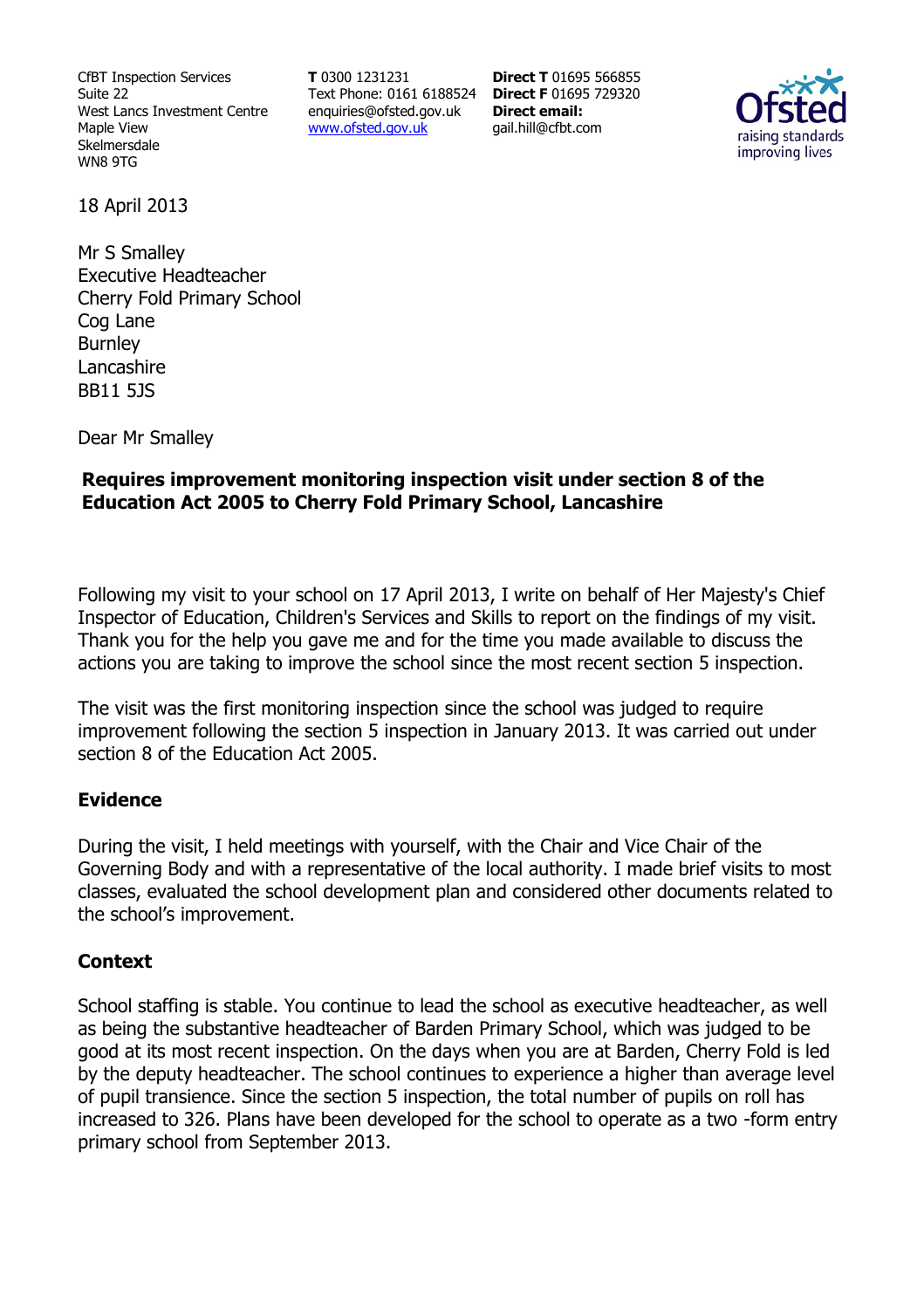# **Main findings**

The key areas for improvement identified in the last section 5 inspection reflect those in the school's improvement plan. The plan is comprehensive and clear. Progress in implementing the plan is regularly reviewed. The work that was underway to raise standards at the time of the last inspection has been continued. Evidence from the school's own data, based on moderated teachers' assessments of pupils' work, indicates that standards are rising. Leaders know that accelerating pupils' progress is the key to the school's future success. They have secured the enthusiastic commitment of staff to achieve this improvement.

Staff are receiving training to develop teaching, particularly in phonics (sounds and letters) and writing. The deputy headteacher's expertise in numeracy is being put to good use in training and coaching staff. Senior leaders monitor the impact of training and provide regular feedback to teachers. Leaders are aware that there are some inconsistencies in the quality of teaching across classes and are firmly focused on the steps to be taken to ensure that all teaching is at least solidly good. There are appropriate plans to enhance the role and impact of subject leaders.

Teachers are working hard to find ways of engaging pupils in the writing process by finding interesting contexts, purposes and audiences for their work. Pupils' work is regularly assessed. The curriculum is under review and opportunities for developing literacy in different subjects are being considered. There is comparatively little pupils' work displayed in classrooms as a stimulus for learning and celebration of achievement. Leaders recognise that this is an area for further development.

Governors are updated on the school's improvement through detailed and candid reports to their standards and effectiveness committee. They are ambitious for pupils' success and readily challenge senior leaders, for instance by setting high expectations as to the quality of the school's reading books. Governors are knowledgeable about the quality of teaching in the school and have well-considered plans to deepen their understanding of the curriculum by establishing individual links with specific classes. They receive detailed information on which to base spending decisions. Recent investment in high quality outdoor play equipment for younger pupils has enhanced the range of opportunities for physical and imaginative play. Pupils' views about school improvement are increasingly taken into account by leaders and governors.

Senior leaders and governors are taking effective action to tackle the areas requiring improvement identified at the recent section 5 inspection. Following the visit to the school, I recommend that further action is taken to:

■ develop the internal environment of the school to celebrate children's achievements, particularly in writing.

Ofsted will continue to monitor the school until its next section 5 inspection.